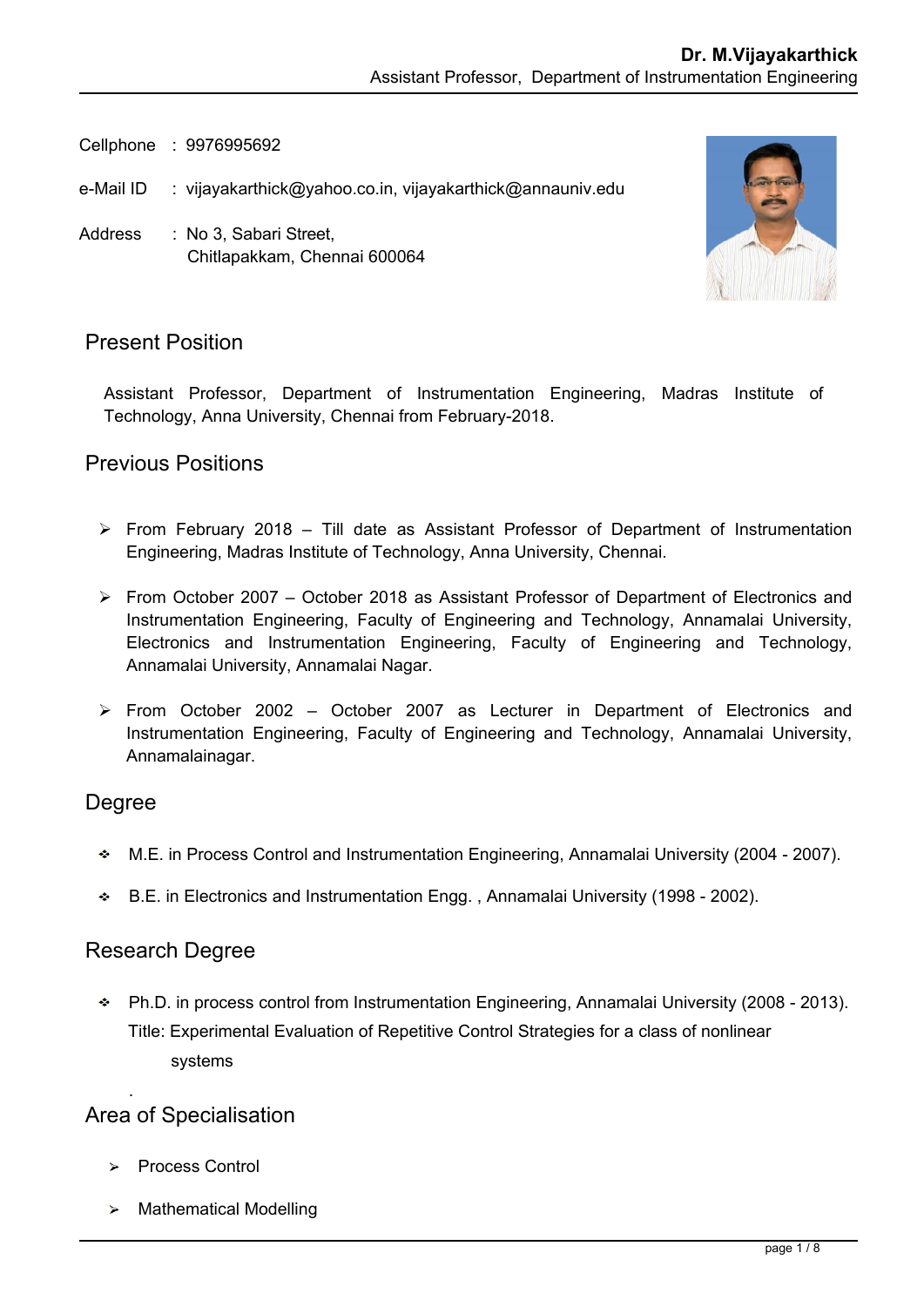## Membership in Professional Organization

 $>$  Member, IEEE

#### Research Guidance

| Number of Ph.D Scholars Guided           |    |
|------------------------------------------|----|
| Number of M.E./ M.Tech. Projects Guided  | 14 |
| Number of M.E./ M.Tech. Projects Guiding |    |

Papers Published in Journals

Research Papers Published in International Journals 20 Research Papers Published in National Journals **COV** 

- 1. M.Vijayakarthick, S.Sathishbabu, P.K.Bhaba, "A New Repetitive Control Strategy in a Liquid Level System", Journal of Modern Applied Science (MAS), CCSE, Vol. 3, No. 11 ISSN 1913- 1844, pp.17-23, 2009.
- 2. S.Sathishbabu,,M.Vijayakarthick,,Dr.P.K Bhaba and S.N Sivaraj, "Speed Control of DC Motor using Iterative Learning Controller" International Journal of Information Science and Education(IJISE) Vol. 1( 1), pp. 1-10,2011
- 3. M.Vijayakarthick, S.Sathishbabu, P.K.Bhaba and S.N.Sivaraj, "Application Of Modified Repetitive Control Strategy For A Dc Motor, International Journal of Engineering Science and Technology (IJEST), ISSN : 0975-5462 Vol. 3 No. 7 July 2011 pp5500- 5506.
- 4. M.Vijayakarthick and P.K. Bhaba, "Optimized tuning of PI controller for a Spherical Tank Level system using New Modified Repetitive Control Strategy" International Journal of Engineering Research and Development (IJERD), vol.3 (6), pp.74-82, 2012.
- 5. M.Vijayakarthick and P.K. Bhaba, "Position Tracking Performance of AC Servomotor based on New Modified Repetitive Control Strategy", International Journal of Research and Reviews in Applied Sciences (IJRRAS), vol.10 (1), pp.119-128, 2012.
- 6. S.Sivasankar, B.Rajabalan, S.Sathishbabu, M.Vijayakarthick, "Application of Iterative Learning Control Strategy for SISO Process", International Journal of Computer Applications (IJCA) (ISSN-0975 – 8887), 2014
- 7. M.Vijayakarthick, S.Sathishbabu, S.Sivasankar, B.Rajabalan, "Robust Repetitive Controller for a Non linear System", International Journal of Applied Engineering Research, ISSN 0973- 4562 vol. 9 No.26, pp. 9369-9372, 2014
- 8. S.Sathishbabu, E.Sivaraman, M.Vijayakarthick, S.Ramesh, "Real Time Implementation of Model Reference Controller in a Spherical Tank Process", International Research Journal of Engineering and Technology (IRJET), Vol 3(1),2015.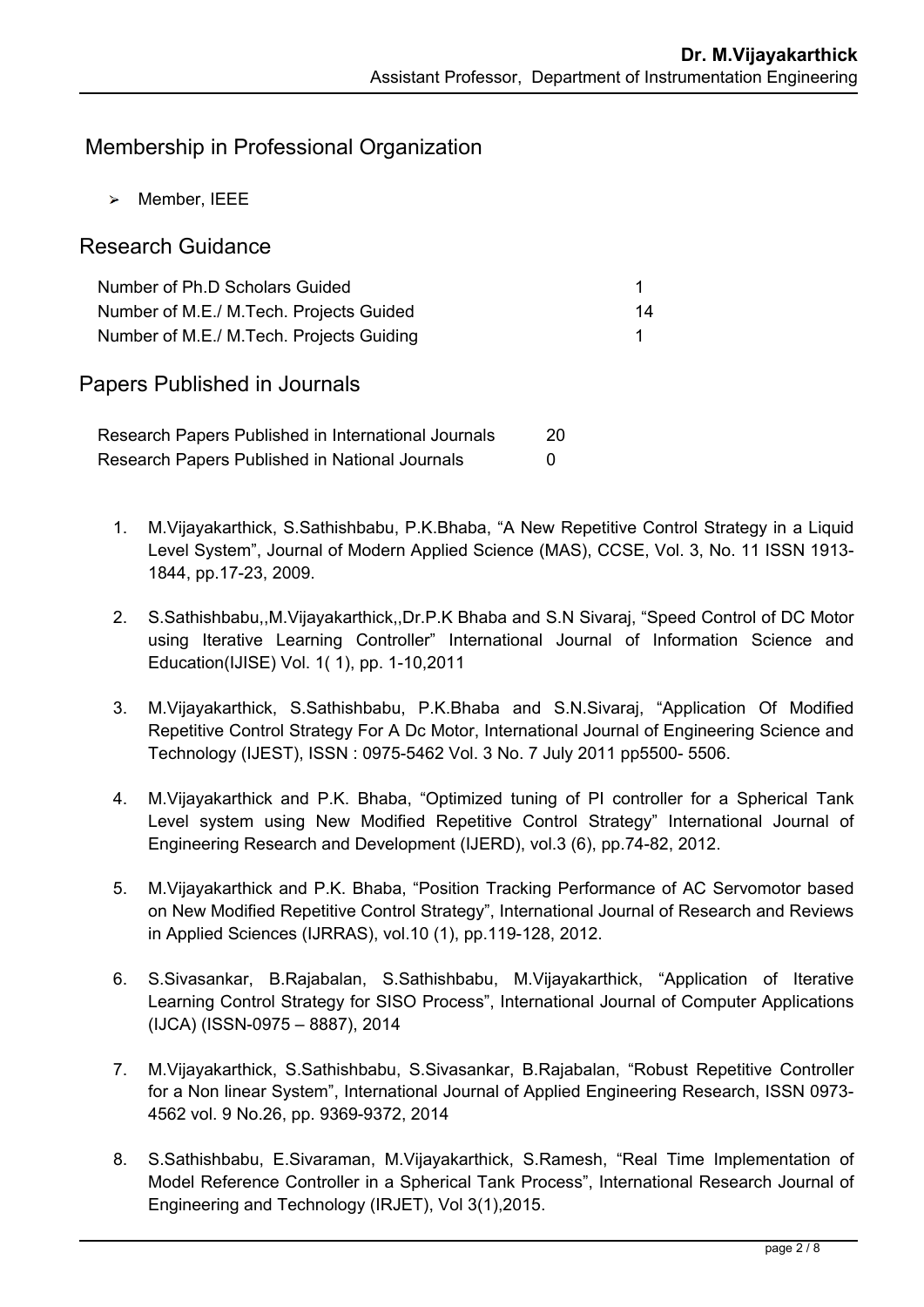- 9. E. Sivaraman, M. Vijayakarthick, S. Sathishbabu , S. Ramesh, "Design of Model Reference Adaptive Control based PI Controller for a Non-linear Spherical Tank System Using Particle Swarm Optimization", International Research Journal of Engineering and Technology, Vol 3(1),2015.
- 10. S.Ramesh, M.Vijayakarthick, E.Sivaraman, S.Sathishbabu, "Implementation of Dynamic Matrix Control for Non-Linear system", International Research Journal of Engineering and Technology (IRJET), Volume: 03 Issue: 03, pp 1397-1402, 2016
- 11. S.Sathishbabu, M.Vijayakarthick, S.Ramesh, E.Sivaraman, "Real Time Implementation of Model Reference Controller in a Spherical Tank Process", Journal of Basic And Applied Research (JBAAR) , vol 2,issue 2, pp.113-117, march2016. Impact factor-3.158
- 12. M.Vijayakarthick, " Intelligent Learning Control Strategies for Position Tracking of AC Servomotor" International Research Journal of Engineering and Technology, Volume: 03 Issue: 01, pp 1350-1355, 2016
- 13. G.Thanigaivel, M.Vijayakarthick and S. Sathishbabu and P. K.Bhaba, "Optimized Tuning of PID Controller for a Induced Draft fan Using New Modified Repetitive Control Strategy", Advances In Natural And Applied Sciences, vol 11.(1), pp.92-98,2017.
- 14. G. Thanigaivel, M.Vijayakarthick and S.Sathishbabu, "A Recent Approach to Repetitive Control Strategy for Induced Draft Fan", European Journal of Applied Sciences, vol 9 (5), pp. 258-264, 2017.
- 15. G. Thanigaivel, M.Vijayakarthick and S.Sathishbabu, " Energy Savings In Air Heating Stove Of Tea Plant Using Repetitive Control Strategy, Journal of Engineering Research and Application, Vol. 8, Issue5 (Part -III), pp 79-84, May 2018
- 16. G. Thanigaivel, M.Vijayakarthick and S.Sathishbabu, "New Approach of Repetitive Control Strategy for DC Motor", International Journal of Pure and Applied Mathematics, Volume 119 No. 16, pp.3453-3465, 2018.
- 17. M.Vijayakarthick, S.Sathishbabu N.Shankar and G.Thanigaivel, Robust Repetitive Control Strategy for Air Heating System in Tea Industry, Solid State Technolog, Vol.6 (63), pp.3212- 3223, 2020.
- 18. A. Ganesh Ram, M. Vijayakarthick, S. Meyyappan, N. Vinoth and S. Sathishbabu, Bifurcation and Chaos in Current Programmed Positive Output Luo\_Converter, European Journal of Molecular & Clinical Medicine, Vol.7 (2), pp.5153-5164, 2020.
- 19. N. Vinoth, M.Vijayakarthick, A.GaneshRam, S. Meyyappan , S. Sathishbabu, Thresholding of skin melanoma images based on kapur's Entropy with Harmony Search Algorithm, European Journal of Molecular & Clinical Medicine, Vol.7 (11), pp.716-726, 2020
- 20. Govindarasu Ramasamy, Sudha G , Saranya K Vijayakarthick M. Dynamic model-based controller design for Direct Methanol Fuel Cel, The Tierarztliche Praxis Journal, Vol.41, pp. 505-515, 2021.

.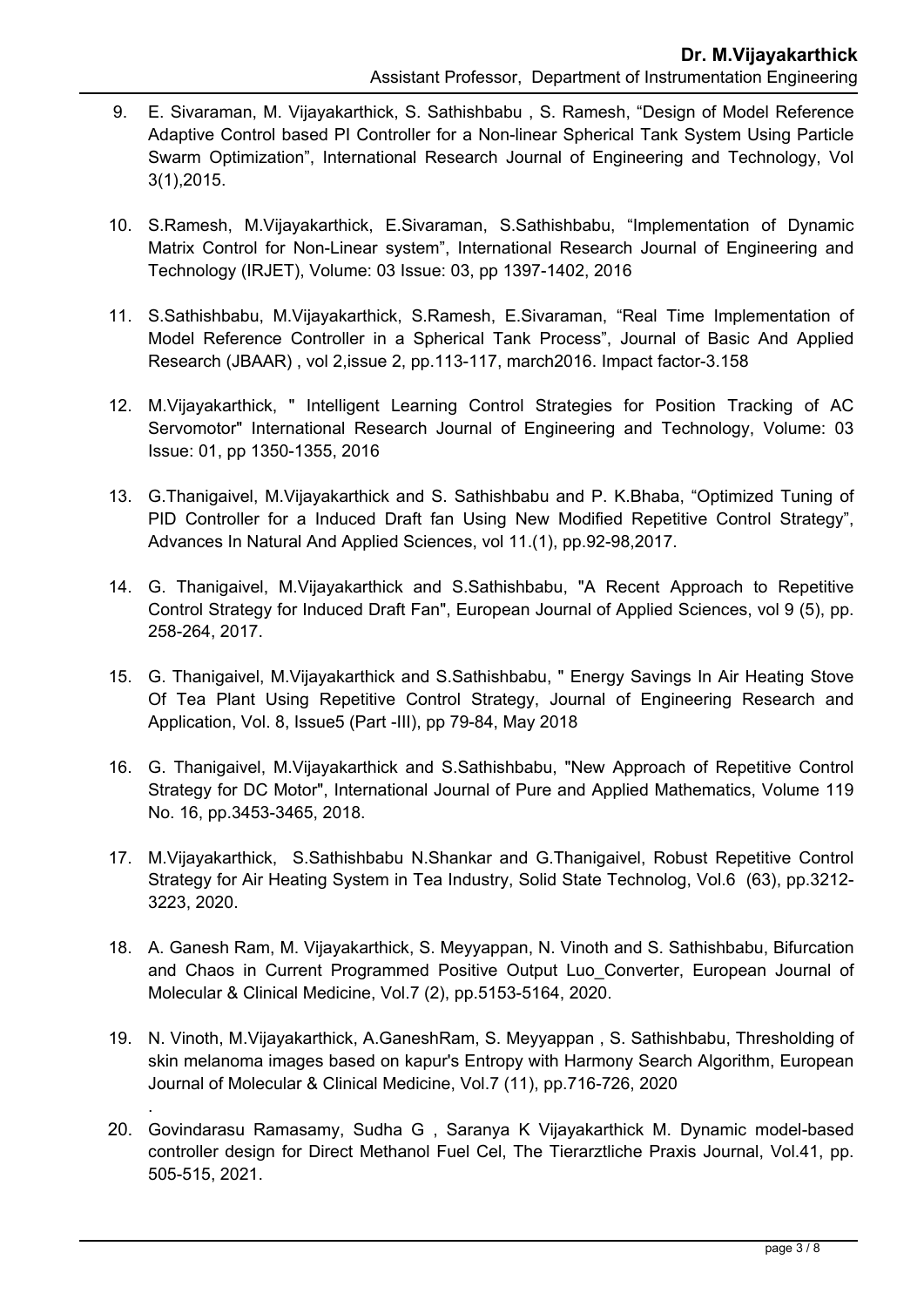#### Papers Presented in Programmes

Research Papers Presented in International Programmes 12 Research Papers Presented in National Programmes 2

- 1. National Symposium on Instrumentation (NSI-33), College Engineering Andhra University, and Instrument Society of India, Bangalore. December 8-10, 2008.
- 2. National Conference on Safety, Health, Environment and Energy (SHEE-09), Engineering Wing, D.D.E, Annamalai University 2009.
- 3. First International Conference on Modeling, Control, Automation and Communication (ICMCAC-2010), Department of Instrumentation Engineering Velammal Engineering College, Chennai, 20 and 21st Dec 2010.
- 4. First International Conference on Modeling, Control, Automation and Communication (ICMCAC-2010), Department of Instrumentation Engineering Velammal Engineering College, Chennai, 20 and 21st Dec 2010.
- 5. 11th International Conference on Control Automation and Robotics (ICARCV10) held during 7th to 10th DEC 2010 at Nanyang Technological University, Singapore.-2010.
- 6. 3rd International Conference on Modeling Optimization and Computing (ICMOC'14) held in 10th and 11th April 2014,organized by Department of Mechanical Engg.,Noorul Islam, Nagercoil.
- 7. 3rd National Conference on Emerging Trends in Electronics, Instrumentation, Automation and Control (ETEIAC'14) held in 19th March 2014, organized by Department of Electronic and Instrumentation, Karpagam College of Engg., Coimbatore.
- 8. Allwyn Gnanadas, A., Sathishbabu, S., & Vijayakarthik, M. (2017, February). Identification of epileptic seizure using ReHo from Rs-fMRI. *In 2017 Second International Conference on Recent Trends and Challenges in Computational Models (ICRTCCM)* (pp. 292-296). IEEE.
- 9. Taxonomy of diabetic retinopathy patients using bio geography based optimization on support vector machine based on digital retinal images, International Conference on Intelligent Computing and sustainable system (ICICSS),20-21, September 2018
- 10. Intelligent learning control strategies for speed control of DC motor, International Conference on Intelligent Computing and sustainable system(ICICSS),20-21, September 2018
- 11. Thresholding of skin melanoma images based on kapur's Entropy with Harmony Search Algorithm, Second International Conference on Recent trends in Engineering and Scientific Technology-2020, 21 March 2020.
- 12. Karthikeyan, S., Sankar, T., Vijayakarthick, M., Ravi, T., & Rajasekar, B. (2020, December). Role of IOT in Healthcare using Smart Textiles. *In 2020 International Conference on Power, Energy, Control and Transmission Systems (ICPECTS)* (pp. 1-6). IEEE.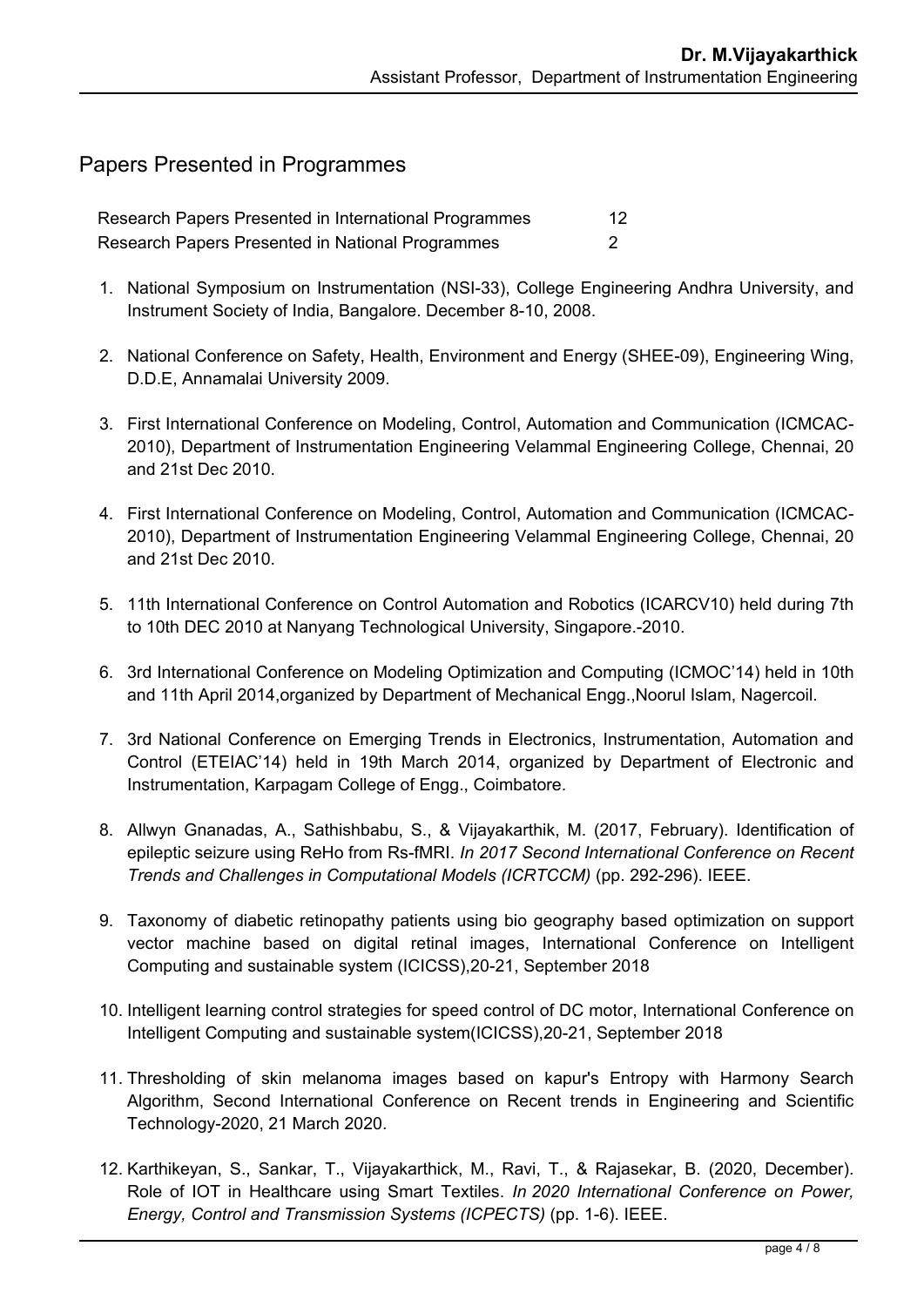- 13. Karthikeyan, S., Dharani, B. N., Vijayakarthick, M., Ravi, T., & Narmadha, R. (2020, December). Raspberry PI Based Smart Projector. *In 2020 International Conference on Power, Energy, Control and Transmission Systems (ICPECTS)* (pp. 1-7). IEEE.
- 14. N.Vinoth, M.Vijayakarthick, A.Ganesh Ram, S.Meyyappan, Automatic number plate recognition of helmet less motorcyclists using computer vision,International Conference on future prospects of biotechnology and biomedical applications, 18 December 2020, Sri Shakthi Institute of Engineering and Technology, Coimbatore.

## Book Chapter Publications

- 1. M. Vijayakarthick, S. Sathishbabu and P. K. Bhaba, "A Modified Repetitive Control Strategy for Nonlinear Systems" Current Research in Science and Technology, Chapter 13, Vol. 3, pp.146- 157, 2019.
- 2. M. Vijayakarthick, S. Sathishbabu and A.Ganesh Ram, "Fuzzy Adaptive Intelligent controller for AC Servo Motor", Deep learning and Edge computing solutions for high performance Computing, Springer, Chapter 7, Vol. 3, pp.111-120, 2021.
- 3. M. Vijayakarthick, N. Vinoth, S. Sathishbabu, and S. Ramesh, Intelligent Learning Control Strategies for Speed Control of DC Motor, Proceedings of International Conference on Intelligent Computing, Information and Control Systems ICICCS 2020, Advances in Intelligent Systems and Computing, Springer, Vol.1272, pp.937-951, 2021.
- 4. N. Vinoth, M. Vijayakarthick, S. Ramesh, and E. Sivaraman, Taxonomy of Diabetic Retinopathy Patients Using Biogeography-Based Optimization on Support Vector Machine Based on Digital Retinal Images, Proceedings of ICSCN 2020,Sustainable Communication Networks and Application, Springer, Vol.55, pp.937-951, 2021.
- 5. N. Vinoth, A. Ganesh Ram, M. Vijayakarthick, S. Meyyappan, [Automatic Mask Detection and](https://www.taylorfrancis.com/chapters/edit/10.1201/9781003142584-5-5/automatic-mask-detection-social-distance-alerting-based-deep-learning-computer-vision-algorithm-vinoth-ganesh-ram-vijayakarthick-meyyappan?context=ubx&refId=82656512-3b9c-46d6-b9ce-2de37c14c3e7)  [Social Distance Alerting Based on a Deep-Learning Computer Vision Algorithm,](https://www.taylorfrancis.com/chapters/edit/10.1201/9781003142584-5-5/automatic-mask-detection-social-distance-alerting-based-deep-learning-computer-vision-algorithm-vinoth-ganesh-ram-vijayakarthick-meyyappan?context=ubx&refId=82656512-3b9c-46d6-b9ce-2de37c14c3e7) Computational Modelling and Imaging for SARS-CoV-2 and COVID-19, Taylor & Francis, CRC Press, Chapter 5, pp.5- 21, 2021
- 6. M. Vijayakarthick, E. Sivaraman, S. Meyyappan, N. Vinoth, ANFIS Algorithm based Modeling and Forecasting of the COVID-19 Epidemic: A Case Study in Tamil Nadu, India. Computational Modelling and Imaging for SARS-CoV-2 and COVID-19, Taylor & Francis, CRC Press, Chapter 7, pp.111- 123, 2021
- 7. A.Ganesh Ram, S. Prabha, and M. Vijayakarthick, Prediction and Analysis of SARS-CoV-2 (COVID-19) Epidemic in India using LSTM Network, Computational Modelling and Imaging for SARS-CoV-2 and COVID-19, Taylor & Francis, CRC Press, Chapter 8, pp.125- 142, 2021

## Sponsored Projects Completed

1. " Energy Savings in Air-Heating Stove at Tea Industry by New Modified Repetitive Control Strategy ", funded by UGC (July-2015 - June-2018). Project Cost: 1485000.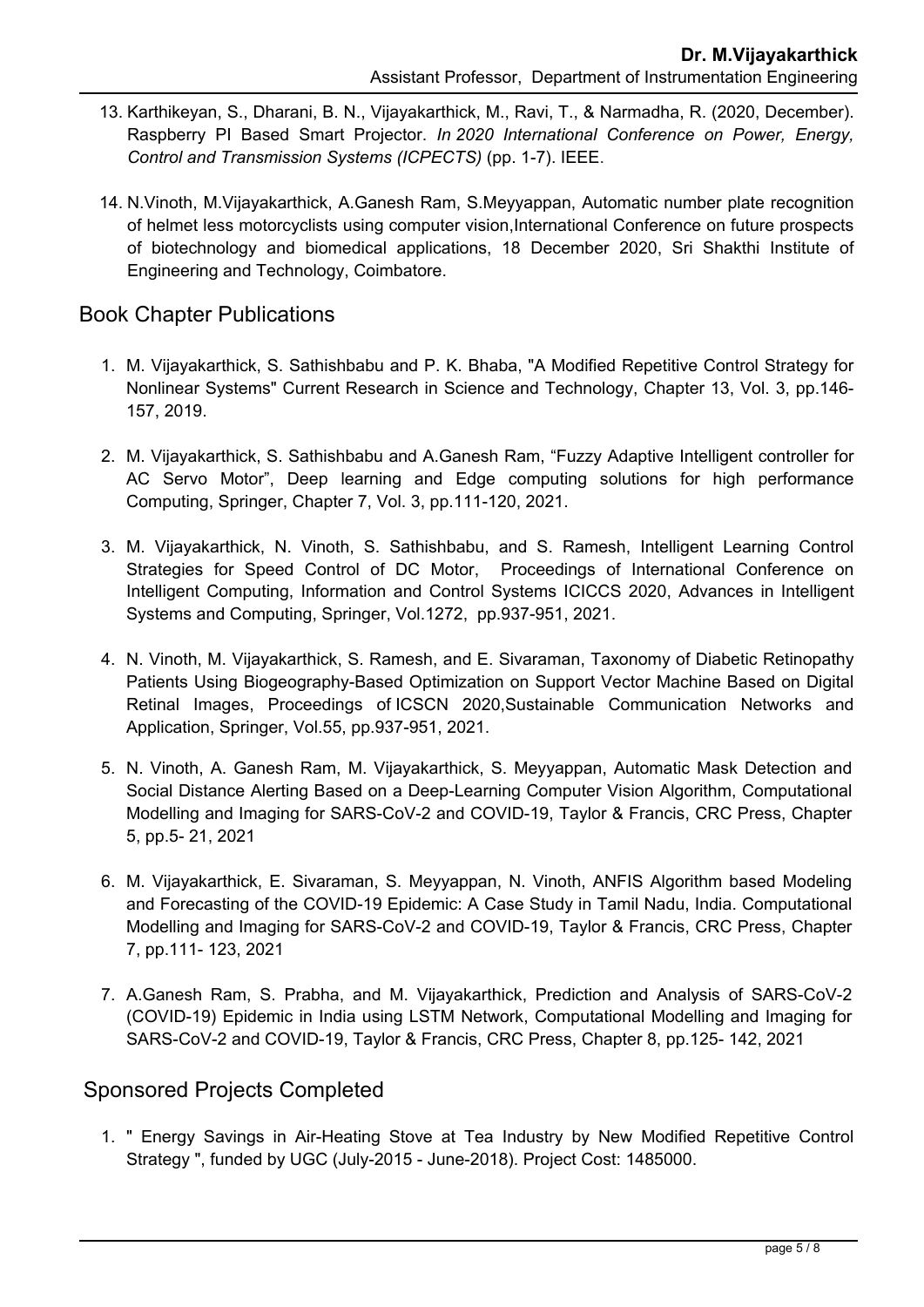# Programme Chaired

1. Chairman, International conference titled " IEEE International Conference on Intelligent Techniques in Control, Optimization and Signal Processing, (INCOS-2017)" conducted by Kalasalingam University from 23-Mar-2017 to 25-Mar-2017.

# Programme Organized

- 1. ISTE approved Short Term Training Programme on "Hands on Experience in Matlab" Organised by Department of Instrumentation Engineering, Annamalai University, Annamalainagar, December 2014.
- 2. Two day workshop on PLC and HMI Programming, Organised by Department of Instrumentation Engineering, Madras Institute of Technology Campus, Anna University

## Programme Attended

- 1. UGC Sponsored Refresher Course on "Digital Age Profiencies", Organized by the Dept. of Education, Annamalai University, November 23 to December 14, 2003.
- 2. Short term course on "ANN and Fuzzy logic" organized by Department of Electrical Engineering, NITTTR Chandigarh from November 27 to December 1, 2006.
- 3. Short term course on "Digital Signal Processing" organized by Department of Computer Science and Engineering, NITTTR Chandigarh from May 21 to May 25, 2007.
- 4. Short term course on "MATLAB" organized by Department of Electrical Engineering, NITTTR Chandigarh from November 19 to November 23, 2007.
- 5. Short term course on "Soft Computing Techniques and their Applications" organized by Department of Electronics and Communication Engineering, NITTTR Chandigarh from November 23 to November 27, 2009.
- 6. Short term course on "Virtual Instrumentation" organized by Department of Electrical Engineering, NITTTR Chandigarh from November 30 to December 4, 2009.
- 7. Short term course on "MATLAB" organized by Department of Electrical Engineering, NITTTR Chandigarh from November 22 to November 26, 2010.
- 8. Short term course on "Biotechnology and Biochemical Engineering" organized by Department of Applied Science, NITTTR Chandigarh from June 20 to June 24, 2011.
- 9. AICTE Sponsored FDP on "Recent Advances in Industrial Automation, Control and Embedded system", Organized by the Dept. of Applied Electronics and Instrumentation Engineering, St.Joseph's College of Engineering and Technology, Palai from June 10 to June 22, 2013.
- 10. Short term course on "Hands on Experience on Labview" organized by Department of Electrical Engineering, NITTTR Chandigarh from November 25 to November 29, 2013.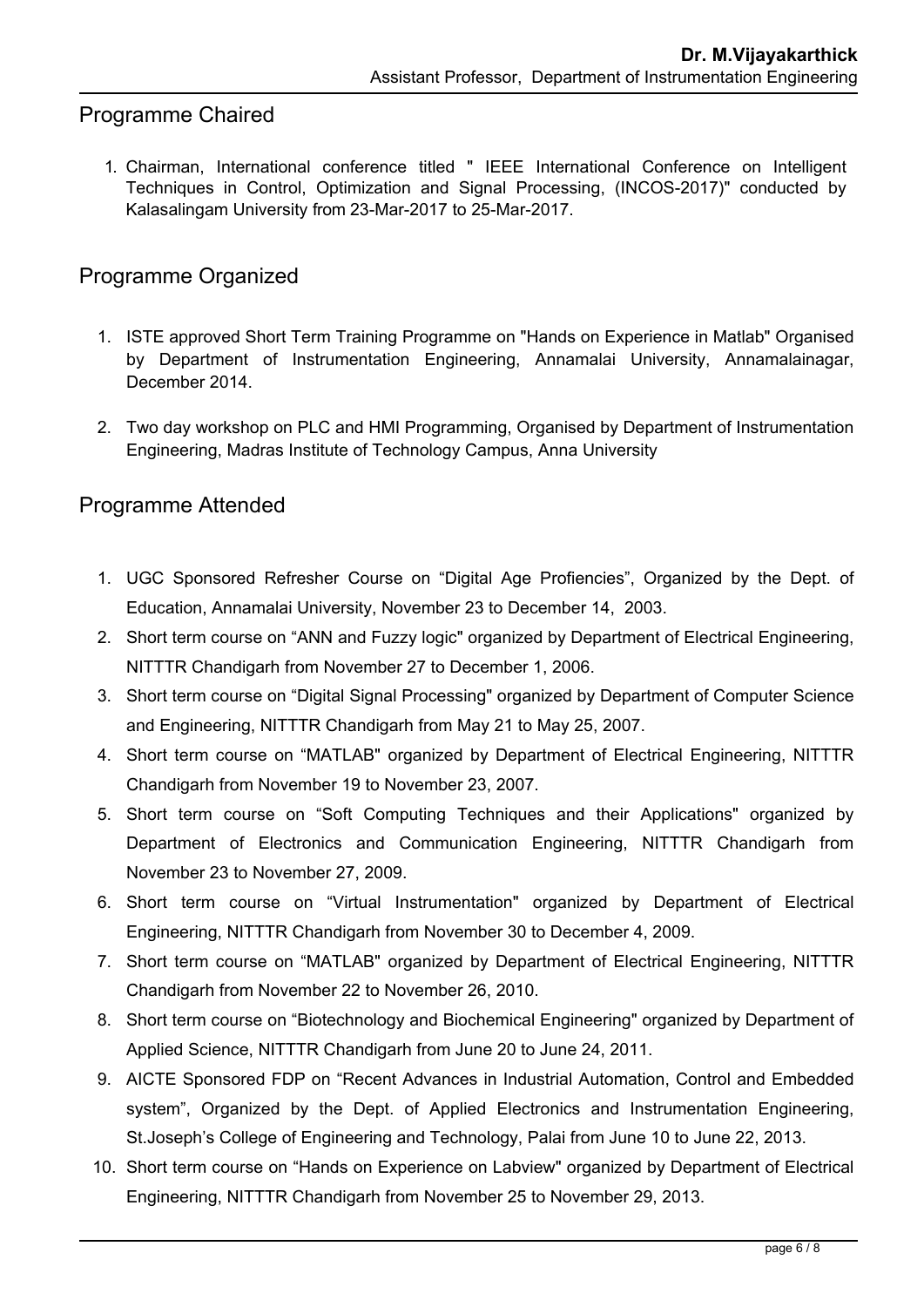- 11. Emerging Trends in Process Automation (ETPA'14) Organised by Department of Instrumentation Engineering and Department of Chemical Engineering, Annamalai University, Annamalainagar, March 2014
- 12. DST-FIST sponsored Faculty Development Programme on "Technical Document Preparation Using Latex" organised by Staff Training Development Centre and Department of Electrical Engineering, Annamalai University, Annamalainagar on March 15, 2016.
- 13. DST-FIST sponsored Faculty Development Programme on " The Teaching Profession: Changes, Challenges and Perspectives" organised by Staff Training Development Centre and Department of Electronics and Instrumentation Engineering, Annamalai University, Annamalainagar on March 30, 2016.
- 14. Short term course on "Matlab and its Hardware Interface" organized by Department of Electrical Engineering, NITTTR Chandigarh from November 28 to December 2, 2016.

## Patents Filed

1. Filed patent rights for Machine learning based Smart Helmet for Underground Workers. File number: 202141012134

## Experience Abroad

1. Visited Nanyang Technology University, Singapore from 07-Dec-2010 to 10-Dec-2010. Purpose of visit : International Conference Paper Presentation

#### Invited Lectures

- 1. Lecture delivered on Signal Processing Tool Box in ISTE approved Short Term Training Programme on "Hands on Experience in Matlab" Organised by Department of Instrumentation Engineering, Annamalai University, Annamalainagar, December 2014.
- 2. Lecture delivered on Introduction to Simulink in Staff Training Programme on Matlab Applications in Engineering Computation" Organised by Department of Instrumentation Engineering and Department of Chemical Engineering, Annamalai University, Annamalainagar, February 2015.
- 3. Lecture delivered on ODE & PDE solvers,ISTE approved Short Term Training Programme on "Matlab Applications in Science & Engineering" Organised by Department of Instrumentation Engineering and Department of Chemical Engineering, Annamalai University, Annamalainagar, March 2015.
- 4. Lecture delivered on Sensors to Control Crystallization of Pharmaceuticals and Fine Chemicals in Student development Programme, organised by Department of Electronics and